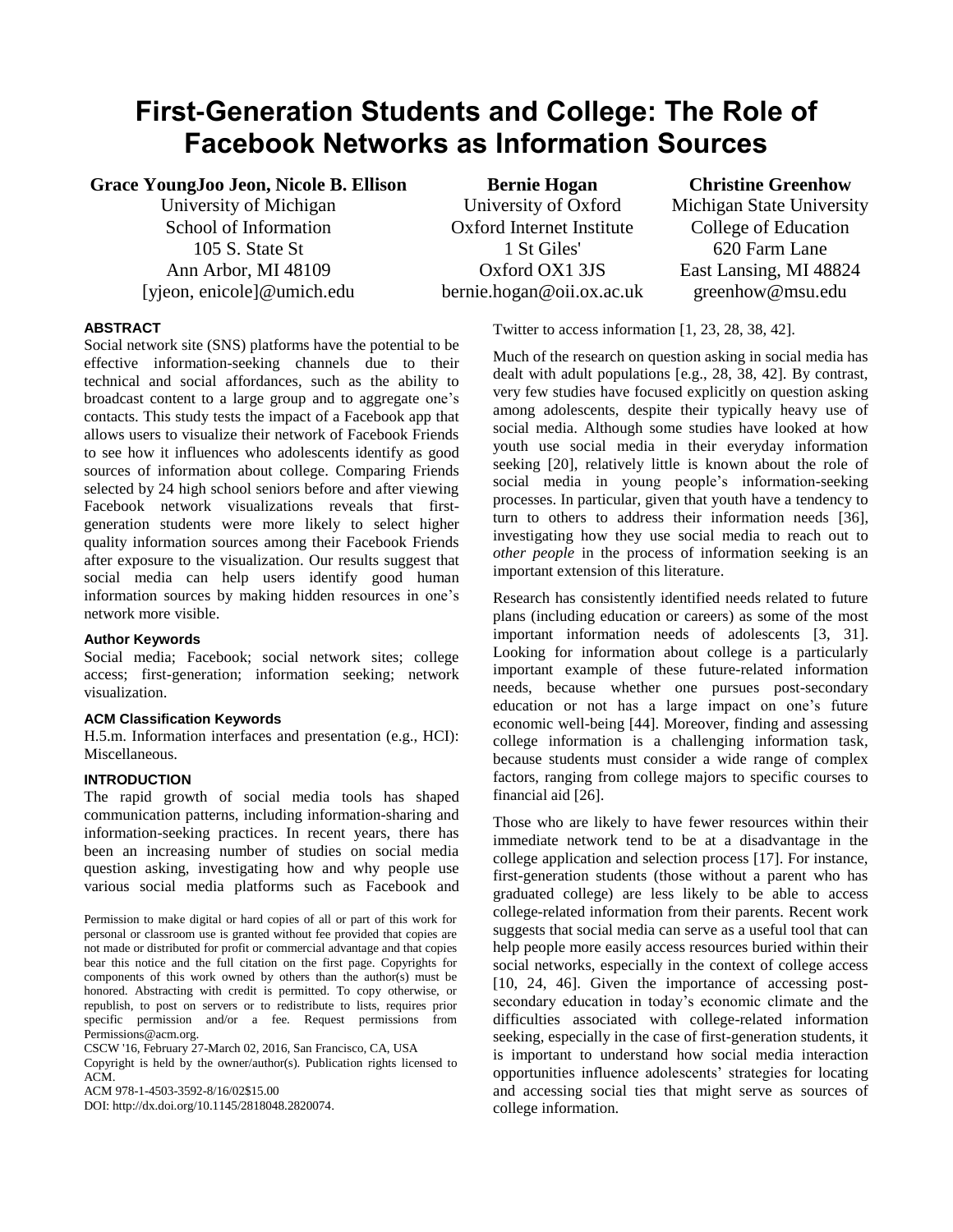"College Connect" is a Facebook application created by the authors which provides users with a visualization of their Facebook network. The app highlights friendship clusters (which are color-coded) and whether or not each Facebook Friend has college or university information listed in their Facebook profile (in the "college" field). (Following Ellison and boyd [12], we capitalize Friends when we are referring to the connections on Facebook in order to distinguish them from the colloquial reference to friendship.) It also provides a pre-populated set of commonly asked and important questions about college and enables users to easily send these questions to selected ties using Facebook's Messenger feature. Previous research suggests that the affordances of Facebook, such as the ability to broadcast updates and the visibility of one's contacts, enable people to use this platform for information needs as well as social interaction [13]. The guiding motivation for this study was to examine how the visualization affordances offered by College Connect might shift adolescents' college informationseeking practices by highlighting the availability of useful sources of college information – some of whom may be weak ties hidden by the News Feed algorithm. The literature suggests that social network sites (SNSs) like Facebook might enable users to access resources held by their weak ties, but we also know that contents from one's weakest ties are often hidden by display algorithms or overlooked by users. In fact, there may be more value in social media networks than is currently offered by customized and personalized interfaces which seek to minimize distracting content and target attention to close ties. When only 16% of Friends see a new post, on average, it is clear that information exchanges on social media are also being shaped by filtering processes at the platform level [4]. Does having a comprehensive overview of one's network change this?

In the following section, we situate our study in the related work on question asking in SNSs, selection of human information sources, and young people's college information seeking before turning to methods and findings. Discussion and conclusions follow.

# **RELATED WORK**

#### **SNSs as a Venue for Information Seeking**

A number of factors appear to facilitate the use of SNSs for information seeking. The first is their widespread use, which means the largest sites like Facebook can be used to connect to ties from different contexts (such as school, hobbies, family, and work or profession-related contexts). Individuals have large social networks that appear to still be increasing in size as more people join SNSs [11]. The second is the capacity of SNSs to be repurposed by third parties through application programming interface (APIs). For example, the site Quora uses Facebook Connect for user logins, explicitly linking itself to Facebook as an information resource. Consequently, an increasing number of studies have examined how people use various SNSs to

ask questions of their friends in the process of seeking information in various contexts [7, 23, 28, 37, 38, 42].

Research on question asking in SNSs has identified a wide range of benefits including high-quality answers [38, 39], social awareness and fun [38], and cognitive benefits with regard to processing and managing information [18, 38]; these are all factors that motivate people to turn to their social networks to find answers to their questions. Moreover, researchers examining question asking in SNSs within the framework of social capital have found other relational benefits to answering questions from friends, including signaling attention to specific ties and social grooming [14, 16].

Prior work has shown that one's motivation to use SNSs to seek help appears to be influenced by individual factors such as one's activities on the site and perceptions of SNS norms. For instance, Lampe et al. [29] identified factors that contribute to a propensity for information seeking on Facebook, including perceiving the site as appropriate for non-social purposes, greater time spent on site, and a higher number of Friends.

The use of SNSs for information seeking is not surprising considering the affordances these sites offer. One key affordance of most SNSs is the ability to see a contacts or friends list. Typically SNSs allow users to post a broadcasted message that is distributed to these contacts via a "social awareness stream" [40; see also 12, 15]. On Twitter, this would be through tweeting, on LinkedIn, by posting to one's feed, and on Facebook, via a status update. However, not all contacts attend to this content equally. On Facebook, for instance, an information request might be viewed by a few close contacts but missed by weaker ties due to Facebook's EdgeRank-based News Feed. Those who happen to be reading only at the right time of the day would see the request on Twitter.

SNSs are also used as a collection of contacts that can be messaged directly. Affordances, such as the News Feed, remind people who is active on the site but do not necessarily signal to users which contacts are most relevant for a direct query about a specific topic (e.g., college applications). Other affordances for viewing friends may include an address book, useful for contacting a specific person, or a list of most recently contacted friends, useful for reaching regularly-messaged ties. However, in the case of specific information-seeking requests, the person with the best information (i.e., which university is the best fit for one's intended course of study) might not be easily recalled by the user, via either name or recent interaction. In this case, it is worth considering the value of other affordances for viewing contacts. Creating other pathways for accessing these data are often possible through the use of APIs, which is what College Connect seeks to do: with programmatic access to Facebook data, it is possible to create applications or 'social media apps,' such as the one used in this study, to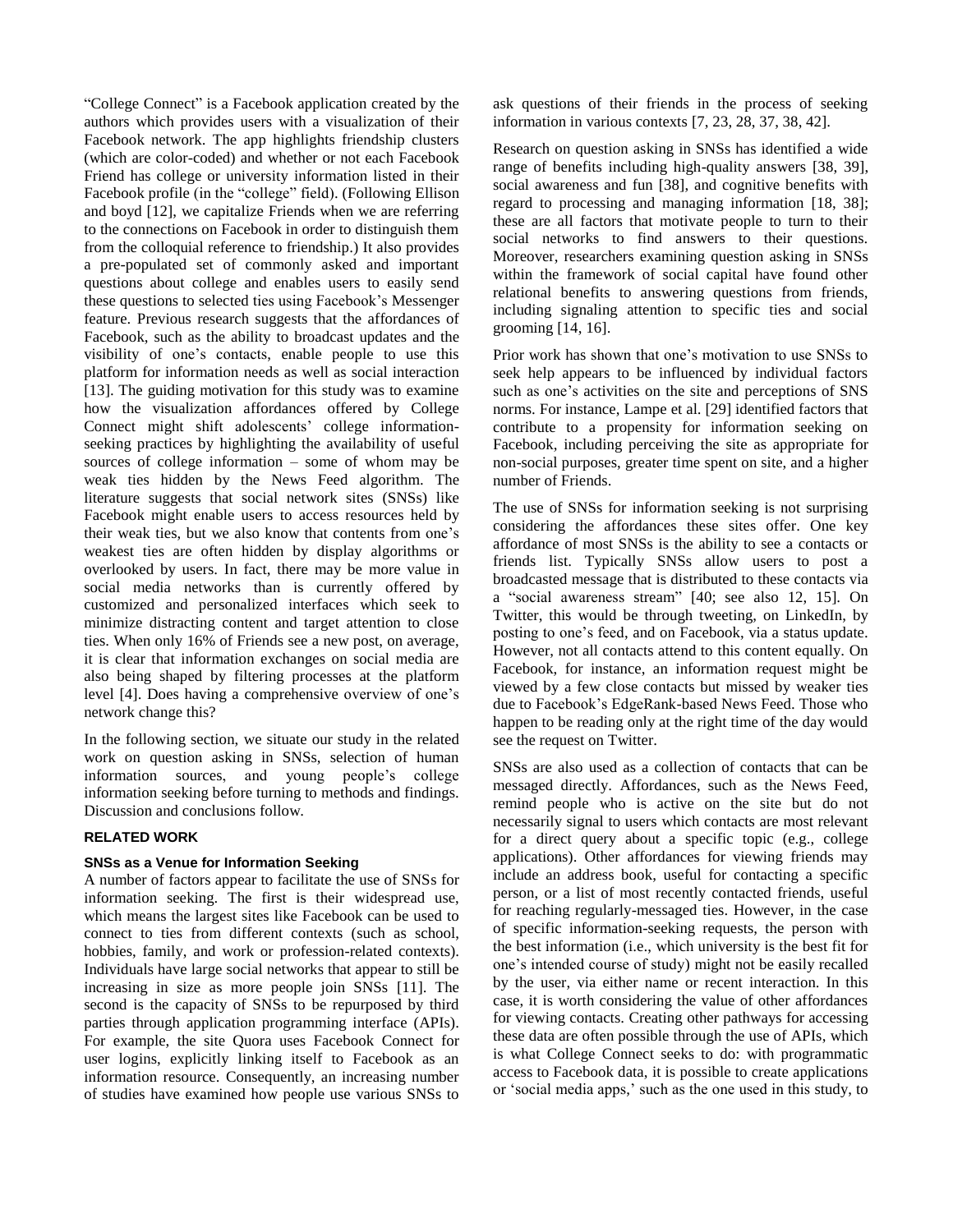represent these data in different (and perhaps more useful) ways.

In this study, we seek to explore the use of a sociogram for information-seeking practices. An interactive sociogram affords a number of novel views, such as seeing friends-offriends in context, highlighting which friends might have relevant knowledge, clustering friendships in meaningful groupings spatially, and denoting quasi-social groups through automatic "community detection" methods.

# **Selection of People as an Information Source**

Researchers in the field of information science and organizational science have investigated how individuals select specific people to serve as a source of information. Most of these papers have considered organizational contexts, examining information-seeking practices of knowledge workers from either the "expert-finding" or "knowledge-sharing" perspective. This line of research has consistently shown that two main characteristics of sources – accessibility and quality – affect people's decision about source selection [25, 47].

*Accessibility* refers to the cost in terms of time and effort associated with gaining access to the physical carrier of information and the information in it [35], while *quality* is commonly described as the value or benefits of the information in a particular source [19]. With regard to the relative importance between accessibility and quality, historically researchers have found either accessibility or quality is dominant, depending on contextual factors such as information need and task importance [2, 33].

Although most work on source selection has been done in organizational settings, given that adolescents tend to prefer other *people* as their information source over other sources like media [30, 31, 36], researchers have examined the factors that influence teens' decisions regarding who they turn to for information. Findings from these studies on youths' human source selection processes are in line with findings from work done in organizational settings, in that adolescents also consider accessibility and quality as important when selecting human information sources. For example, Shenton and Dixon [43] found that youngsters consulted people who are readily accessible, who share similar needs, and who possess knowledge in relation to the subject of the need. Similarly, Julien [27] found that when adolescents look for information to make career decisions, they rely heavily on the people whom they trust to advise and inform their decisions, including their families, guidance counselors, and people perceived to have pertinent personal experience and expertise.

# **College Information Seeking by Young People**

College access is an important public concern today because it has significant ramifications for the economic and general well-being of thousands of young people. According to the U.S. Department of Education [45], the more educated you are, the less likely it is that you are unemployed and the higher your weekly salary is likely to be. People who have a post-secondary education also are more civically engaged and have better health than those who do not. Similarly, a recent Pew Research Center report on higher education [44] has shown that Millennials ages 25 to 32 without a college degree are more likely to earn less, to be in poverty, and to be unemployed than their college-educated peers.

Much of the work on college-focused information seeking has been conducted in the field of education where this issue has been explored through the lens of college access issues. Research has found that students tend to use families and school counselors as the main sources of college information during the process of college information search [8, 34]. In addition to human information sources, according to the National Research Center for College and University Admissions, 82% of students obtained information about college from institutional websites [41].

Gathering college information in the process of collegegoing is a particularly challenging information task because students need to consider a wide range of factors including the major of study, courses, career opportunities, financial aid, location, and safety [26]. In particular, many researchers have found that first-generation students tend to be at a disadvantage in the process of college information seeking because their parents are unlikely to provide them with relevant information [e.g., 17] and schools they are attending often lack quality counseling programs [e.g., 9]. This lack of access to resources ultimately results in lower rates of getting accepted to college and low college enrollment among first-generation students compared to those who are not first-generation students, exacerbating the college access gap.

With regard to young people's information seeking, many researchers have also investigated how adolescents select information sources to satisfy their information needs. Common themes found across these studies were that adolescents tend to use multiple sources to find information they need and often show a preference for turning to other people, including peers, teachers, and parents to seek information [30, 36]. When selecting sources relevant to their information needs, adolescents appear to have preference towards strong ties such as friends and family.

With regard to the relationship between information quality and tie strength, the literature suggests that weak ties tend to be better sources of novel information [e.g., 22, 23]. This is due to multiple reasons, including the fact that individuals typically have more weak than strong ties (even if most time is spent with strong ties), tendencies towards homophily, and fewer shared experiences and social ties.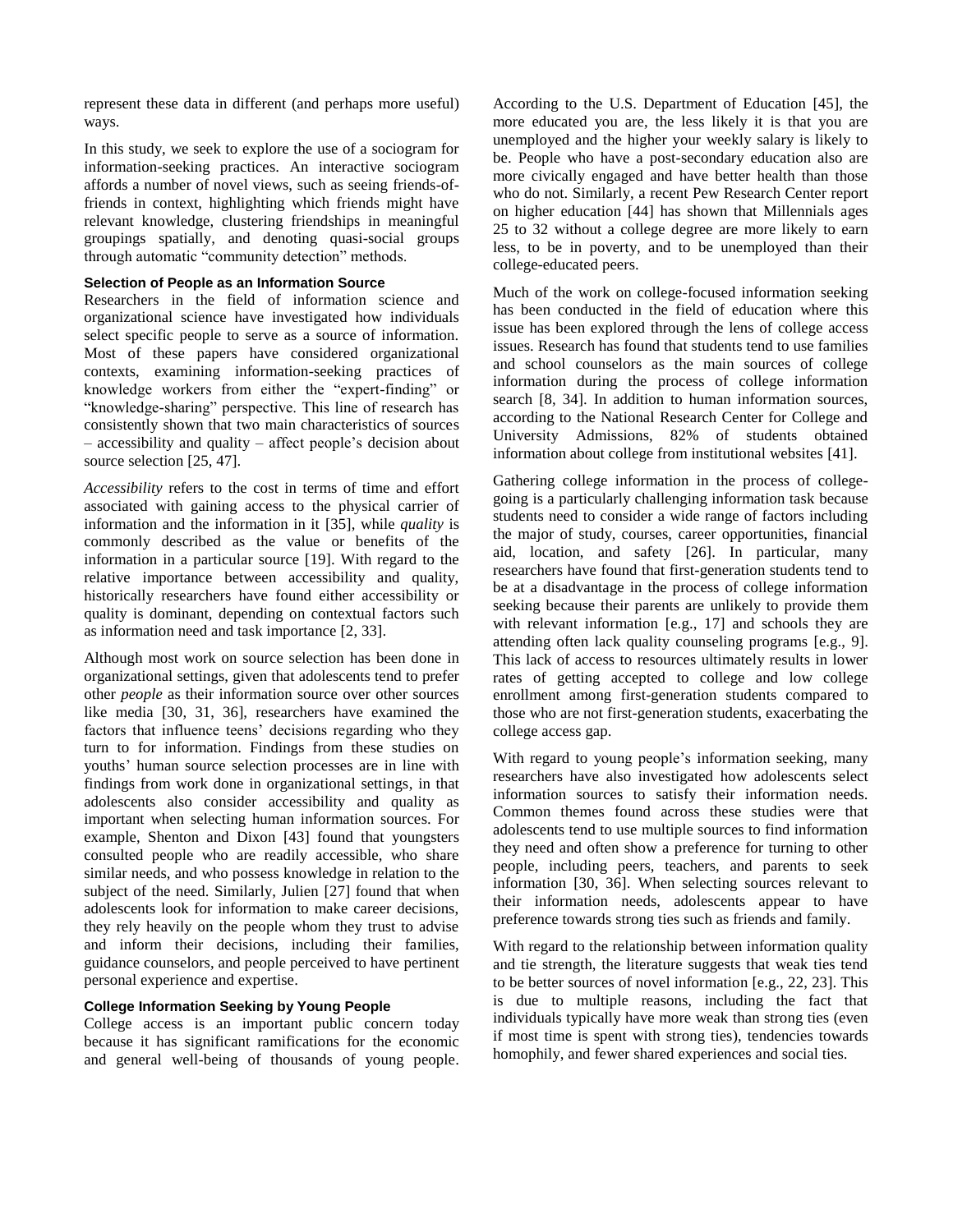A few studies have looked at how youth use social media platforms to seek information in general [20] and to seek health-related information in particular [6]. However, as far as we know, no studies specifically examine the role of social media in relation to college information seeking among adolescents, despite this population's active usage of social media [32].

This work extends prior work on question asking in social media by exploring how social media influence adolescents' information practices with respect to selection of people as an information source. Specifically, we seek to understand how additional (primarily visual) affordances, offered by a Facebook app, influence adolescents' selection of their Facebook Friends as a source of information about college. In doing so, we specifically focus on the context of college information seeking where people such as families and school counselors have been found to serve as main sources of information.

The research questions addressed by this study are:

*RQ1: How do adolescents use social media to seek information about college?*

*RQ2: How do adolescents decide whom to approach for college information among their Facebook Friends?*

*RQ3: How does seeing network members as a network influence adolescents' selection of college information sources among their Facebook Friends?*

#### **METHODS**

#### **Description of College Connect**

College Connect is a web-based Facebook application designed to help students identify useful resources in their Facebook network and ask them questions about college. The app visualizes a user's Facebook personal network, meaning the set of a user's Friends as well as the friendships between these Friends (See Figure 1). We draw upon conventions in social network analysis to represent this network. A user is a 'node' represented by a circle. A Friend is an 'edge' represented as a line between two nodes. The placement of the nodes is automatically determined by a network layout algorithm [21]. The coloring of the nodes



**Figure 1. Example of the College Connect network visualization.**



**Figure 2. Example of a highlighted friendship network.**

is automatically determined by a community detection algorithm, such that likely members of a particular cluster have the same-colored nodes [5].

The friendships between network members are highlighted or greyed out when the user is interacting with the network by hovering a mouse or clicking on a node (See Figure 2). If the Friend has a college or university listed in his or her profile, the dot is solid-colored; Friends who don't have a college or university listed in their profiles are represented as an empty dot. Users can interact with their network visualization (e.g., by zooming in or clicking on specific nodes to see Friends in common) and search for specific Friends or colleges/universities. Moreover, the app includes a list of suggested questions (See Figure 3) and enables users to send questions to people in their network via Facebook private messaging (See Figure 4). The suggested questions address common college-related information needs.

The app connects to the Facebook Graph API (version 1.0) in order to access a list of a user's Friends and the connections between these Friends. In order to use the API, the application must be granted explicit permission by the user to view Friends and Friend data. The ability for third parties to access this data is no longer available as of Graph 2.0. Nevertheless, this work demonstrates what can be done with social network data, not exclusively with Facebook data in their current state.

#### **Participants**

We recruited 12th grade students from two high schools, one in Minnesota and one in Michigan. We chose these two

|                        | Ask a question                                                                                                       |  |  |
|------------------------|----------------------------------------------------------------------------------------------------------------------|--|--|
| Choosing a college     | I am interested in applying to your school, Could I ask you a few questions<br>about it?                             |  |  |
| Applying to College    |                                                                                                                      |  |  |
| Success in College     | I'm interested in a specific school. Could you introduce me to someone who<br>attended it?                           |  |  |
| Paying for college     | How did you choose which college or university to attend?                                                            |  |  |
| Academic Support       | If you could give a high school junior or senior one piece of advice about<br>applying to college, what would it be? |  |  |
| Preparing for a Career |                                                                                                                      |  |  |
|                        | Was your college or university a good fit for you?                                                                   |  |  |
| College Life           | What is the most important factor to consider when deciding which college or                                         |  |  |
| Other                  | university to attend?                                                                                                |  |  |

**Figure 3. Example of a list of suggested questions.**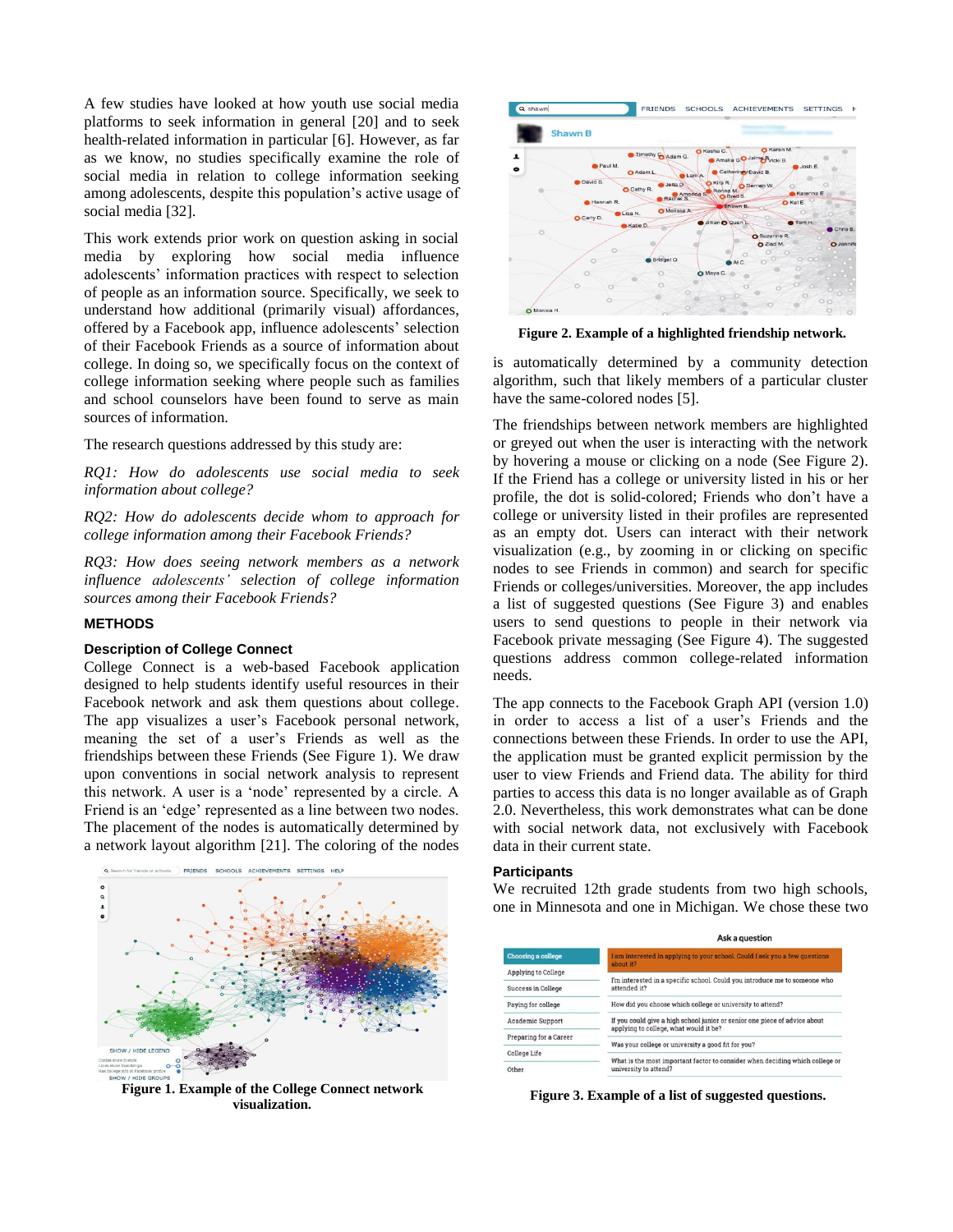

**Figure 4. Example of sending a question.** 

schools because they both showed high interest in college access issues and indicated their support for our data collection effort, while differing on important student population characteristics (namely, ethnic diversity and proportion of first-generation students). Students in the Minnesota high school were participating in the College Possible program, an afterschool program designed to help promising low-income students become college graduates. Students in Michigan were from a public magnet school which prides itself on its academic college preparation. To participate, students needed to meet three criteria: (1) be a high school senior, (2) have had a Facebook account for at least one year, and (3) log into Facebook at least twice a week. Information forms were distributed to parents of potential participants by a contact person at each school. Only students who had their parents' consent were allowed to participate.

Participants were given a link to an online survey, to be completed before their interview, by their contact at the school and were contacted by a researcher to schedule an interview. After completing the survey, they were directed to the College Connect app, which downloaded data about their Facebook Friends network. After they completed the online survey and network download, a face-to-face interview took place during school hours on the school campus. All interviews took place within seven days of the network download, but were typically conducted the next day. All participants received a \$30 Amazon.com gift card for their participation.

# **Procedure**

The online survey asked participants to nominate up to six people they would turn to for college information ("Imagine you have a question about what colleges to apply to. Of your Facebook Friends, who would you ask this question?"). For each person they nominated, participants were asked to report how many years they knew the person and to rate the person on six dimensions: availability, comfort, closeness, understandability, expertise, and reliability on a scale of 1-5 (1 = strongly disagree,  $5 =$ strongly agree). The online survey also included items about participants' demographic information such as gender, race, parents' education level, and their plans after high school. Finally, the instrument included questions

about participants' Facebook use and their assessment of Facebook as an information source.

During the face-to-face interview, participants were first asked questions about college information seeking in general and question asking within the Facebook setting. After the brief walk-through of the College Connect application, participants were given time to engage with the app, exploring the visualization of their Facebook network on their own. They were asked to narrate their thoughts aloud as they did so. After spending some time with the app, we asked them again to nominate up to six Facebook Friends they would approach with questions about college. Ratings on the six dimensions were collected for any newly-named Friends not rated on the initial online survey. Finally, participants were asked about their perceptions of their Facebook Friends as a source of college information. The interview concluded with questions about participants' reactions to College Connect's features and functionality. Participants' on-screen activities during the interview session were recorded using a screen capture software and interviews were recorded, transcribed, and imported into NVivo for analysis. Two interviews were not recorded due to technical problems; our qualitative analysis is based on the responses of 22 participants. Interviews lasted between 44 and 74 minutes, averaging 57 minutes.

# **Sample Demographics**

Twenty-four 12th grade students, 12 from a high school in Minnesota and 12 from a high school in Michigan, participated. Out of 24 study participants, 14 (58%) were males and 10 (42%) were females. Participants from Minnesota and Michigan differed slightly: the majority of the sample from Minnesota was Asian (83%), while Whites accounted for 58% of the sample from Michigan. 83% of the sample from Minnesota identified themselves as firstgeneration, while 25% of the sample from Michigan selfreported as first-generation (defined as neither parent graduated from college). In addition, all participants from the school in Minnesota qualified for free or reduced lunch at school, whereas 17% of the sample from Michigan did. All participants from both research sites reported that they planned to attend college after high school. However, there were differences in terms of type of school they planned to attend. The majority of participants from Minnesota (83%) reported that they planned to attend four-year college or university full time, while 58% of participants from Michigan reported that they planned to do so; 34% reported they planned to attend a two-year community college.

In terms of frequency of Facebook use, 33% of all participants reported that they visited the site once or twice a day, 25% of participants reported that they visited the site 1-6 times a week, and 38% of participants reported that they visit the site 1-3 times a month. One participant reported visiting the site less than once a month; this participant's data were not included in our quantitative analyses. On average, participants reported 473 Facebook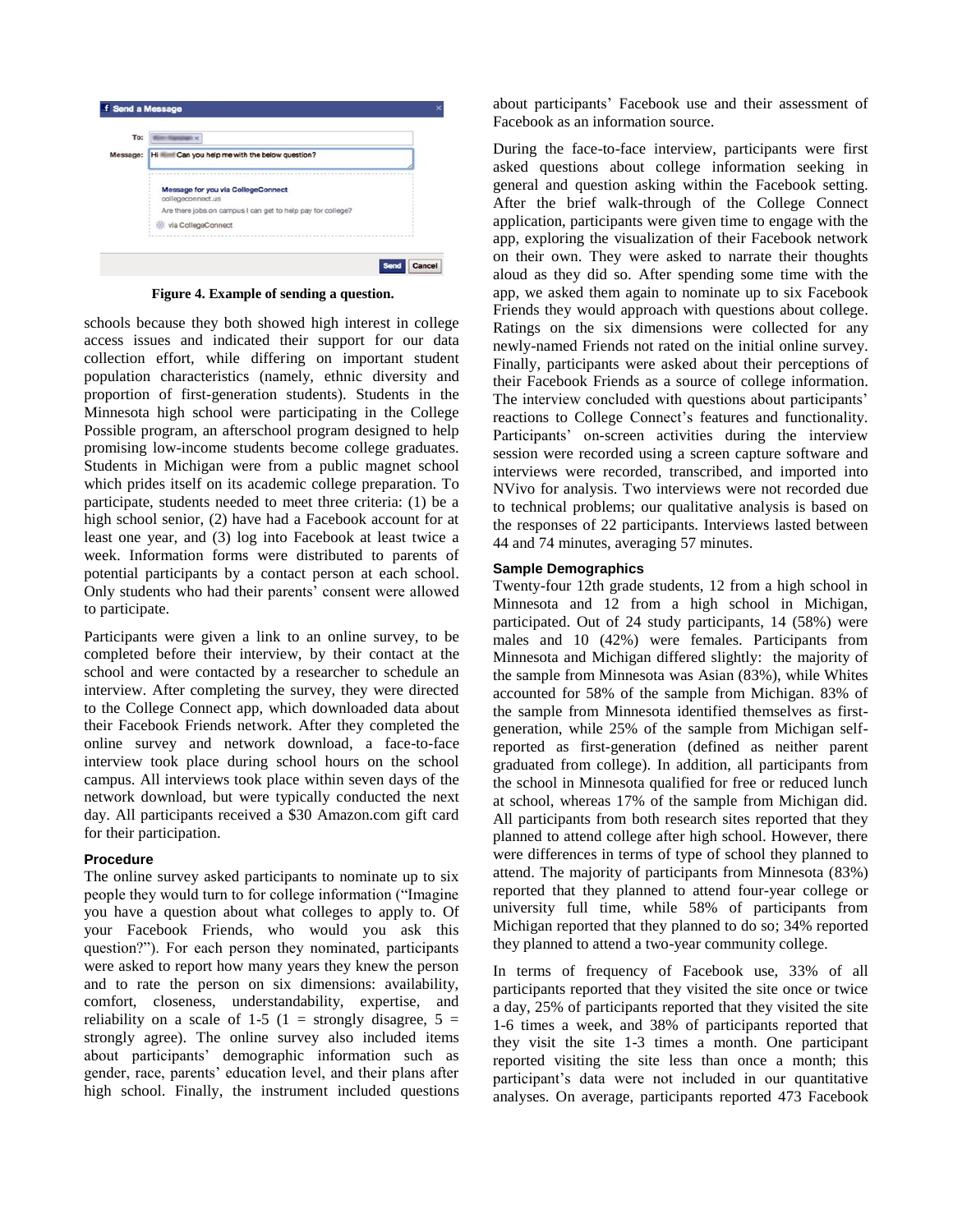Friends with a median of 454, while data we obtained from their network download showed participants had an average of 597 Friends with a median of 456. When asked how often they asked a question using status updates on Facebook, 61% of participants reported that they never used status updates to ask a question on Facebook, although 52% of participants reported that they asked questions using private messages 1-2 times a week.

#### **Measures**

The online survey included the following measures:

#### *Facebook as an information source*

*Social Media Information Mobilization* (α = 0.78, *M* = 3.36,  $SD = 0.78$ ), a 3-item scale introduced in Wohn et al. [46], captures the perceptions of participants regarding the usefulness of social media in getting college information. Sample items include: "I learn about college from my friends on Facebook and/or other social media sites" and "I get information about college on Facebook and/or other social media sites."

*Facebook Friend College Resource*  $(\alpha = 0.82, M = 4.17, SD)$  $= 0.78$ ), a 4-item scale used in Wohn et al. [46], gauges participants' beliefs about whether they could obtain information or advice about college from their Facebook Friends, specifically Friends who have attended or are attending college. Sample items include: "I am "Friends" with someone on Facebook who graduated college and faced the same kind of challenges I face" and "I am "Friends" with someone on Facebook that could answer questions about college."

See Table 1 for summary statistics for the scales.

#### *Characteristics of human information sources*

Six dimensions of source characteristics of each Friend nominated by a participant were measured using one Likertscale item for each dimension, rated on a scale of  $1-5$  ( $1 =$ strongly disagree,  $5 =$  strongly agree). These dimensions, derived from previous literature, include aspects related to source accessibility (availability, comfort, and closeness) and source quality (understandability, expertise, and reliability). The items were worded as follows: "This person is always available to me" (availability), "I feel comfortable asking this person a question" (comfort), "I think this person and I are close" (closeness), "I think this person will provide an answer that is easy to understand" (understandability), "I think this person knows a lot about college" (expertise), and "I think I will be able to get a reliable answer from this person" (reliability).

The ratings data collected in the interview were entered into an Excel spreadsheet, merged with the downloaded survey data, and then imported into Stata for quantitative analysis.

# **FINDINGS**

#### **Looking for College Information Using Social Media**

Our first research question asked about students' college information seeking practices using social media. In the survey, two measures (i.e., Social Media Information Mobilization and Facebook Friend College Resource) captured participants' perceptions of Facebook as an information source. In general, participants moderately agreed that social media were useful in getting college information (*M*=3.36, *SD*=0.78) and reported greater perceived utility of Facebook Friends as resources for information or advice about college (*M*=4.17, *SD*=0.78).

While most participants responded that they obtained college information through word of mouth when asked where they obtained information about college, most had never used Facebook as a means to reach out to other people to seek information about college. When asked if they had ever asked a question about college using either the status update feature or private message feature on Facebook, most participants said they had never done so. When asked why, some participants voiced concerns about visibility, saying that college-related questions were too "personal" to post on Facebook. For instance, S19 said:

I guess [college-related questions are] more personal than just writing it [on Facebook] for everybody to see. I mean, not all these kids … that I say are my friends on Facebook are really my friends, like really close to me. I guess I don't really like to express those types of things online [Male, Non First Gen].

Some participants responded that they would ask questions about college directly to a few people using private

| <b>Measures</b>                                                                                             | Mean | SD   |
|-------------------------------------------------------------------------------------------------------------|------|------|
| Social Media Information Mobilization (Cronbach's $\alpha = .78$ )                                          | 3.36 | 0.78 |
| I learn about college from my friends online.                                                               | 3.35 | 1.03 |
| I learn about college from my friends on Facebook and/or other social media sites.                          | 3.43 | 0.84 |
| I get information about college on Facebook and/or other social media sites.                                | 3.30 | 0.93 |
|                                                                                                             |      |      |
| <b>Facebook Friend College Resource (Cronbach's <math>\alpha = .82</math>)</b>                              | 4.17 | 0.78 |
| I am "Friends" with someone on Facebook who graduated college and faced the same kind of challenges I face. | 4.48 | 0.95 |
| I am "Friends" with someone on Facebook that could answer questions about college.                          |      |      |
| I am "Friends" on Facebook with an older relative who graduated college.                                    | 4.35 | 0.57 |
| I am "Friends" with someone who is currently in college on Facebook.                                        | 3.74 | 1.18 |
|                                                                                                             | 4.13 | 1.06 |

Note: Scale ranges from  $1 =$  strongly disagree to  $5 =$  strongly agree.

**Table 1. Summary statistics for scales in the online survey**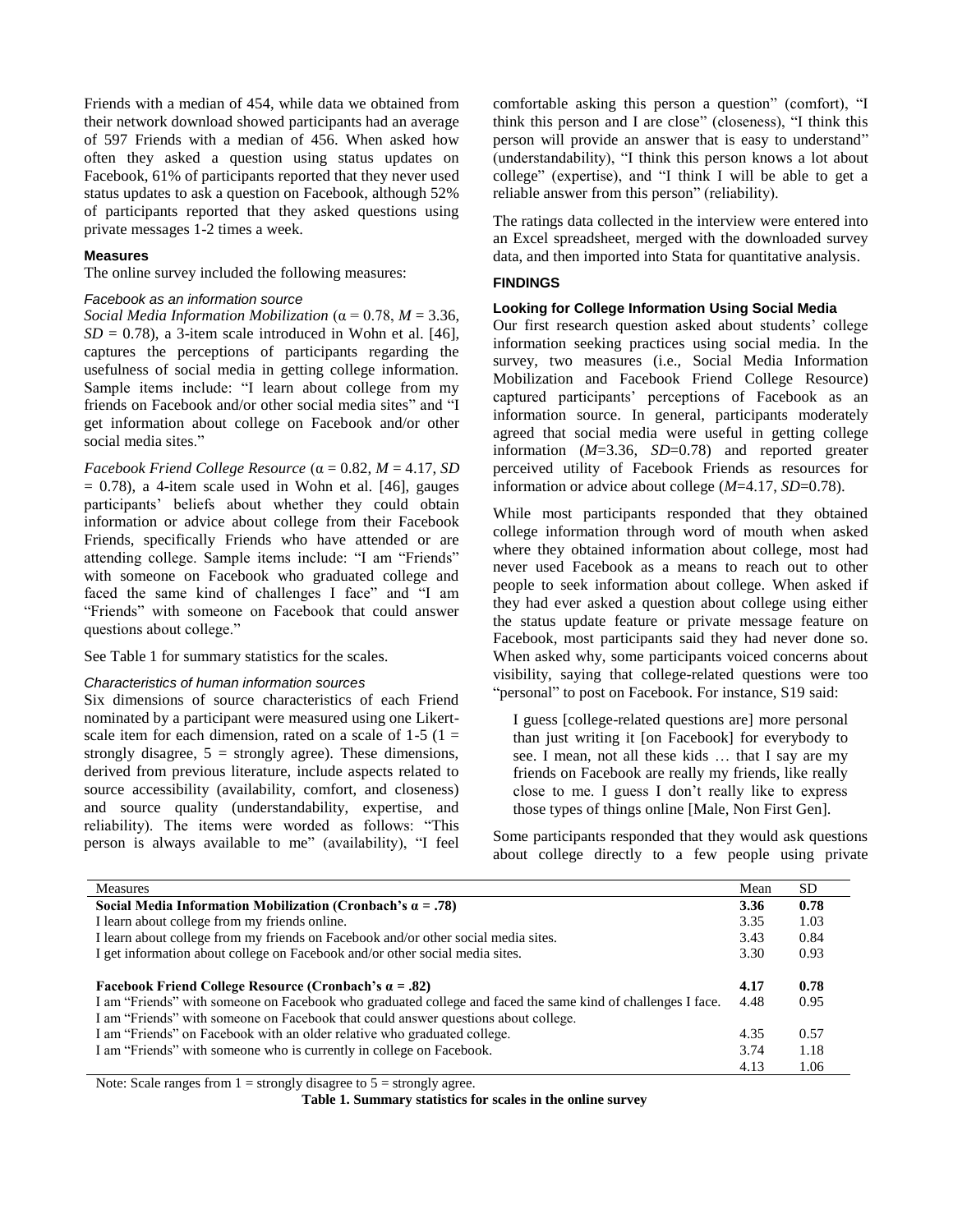|                   | <b>Before</b> | After      | p-value (adjusted p-value) |
|-------------------|---------------|------------|----------------------------|
| Availability      | 3.97(0.98)    | 3.87(0.89) | 0.358(1.000)               |
| Comfort           | 4.34(0.66)    | 4.43(0.67) | 0.223(1.000)               |
| <b>Closeness</b>  | 4.15(0.83)    | 3.90(0.95) | 0.025(0.150)               |
| Understandability | 4.22(0.71)    | 4.45(0.64) | $0.001(0.006)$ **          |
| Expertise         | 3.97(0.90)    | 4.26(0.77) | $0.001(0.006)$ **          |
| Reliability       | 4.24(0.67)    | 4.40(0.58) | $0.005(0.030)$ **          |

Note: Significance reported based on the adjusted p-value after correction for multiple comparisons.

**Table 2. Ratings between pre- and post-visualization**

messages instead of broadcasting their questions because they believed that they were more likely to get relevant answers to their questions when using private messages. S16 stated:

I feel like it [my question] doesn't apply to everybody. Whatever I'm trying to post, I don't need to show to everybody, so I basically will message one, two, maybe three different people, max, about whatever I need [Male, First Gen].

A small number of participants expressed doubt about the usefulness of Facebook as an information source, stating that Facebook was mainly a place for connecting and keeping in touch with their friends rather than for getting information. A few pointed to the composition of their Facebook Friends, who were not serious about college or were still in high school, as a reason why Facebook was not a place for getting information about college.

# **Selection of Facebook Friends for College Information**

Our second research question asked how students decide whom to approach for college information among their Facebook Friends. When comparing participants' survey responses (from before they interacted with the app) and their responses after seeing the visualization, we found participants named more people on average after seeing their Facebook network visualization (pre-visualization: 5.04 and post-visualization: 5.70). The difference was not significant although the p-value approached significance (pvalue=0.057). In addition, on average, 4.22 new people were named after participants saw their Facebook network visualization, replacing other people nominated in the initial round.

With regard to ratings of the nominated informants, linear mixed models (LMMs) were utilized with participant as a random effect and time (i.e., before/after exposure) and first-generation status (i.e., whether a participant is firstgeneration or not) as fixed effects to compare ratings of friends nominated before seeing the network visualization and those nominated after. We chose to use LMMs because they account for the correlation between individual participant ratings before and after exposure to the app. In addition, a Bonferroni correction was used to account for multiple comparisons.

The data showed that there were statistically significant differences after the Bonferroni correction between pre- and post-visualization in terms of understandability, expertise, and reliability. Specifically, students' average ratings of the understandability, expertise, and reliability of people they nominated increased from 4.22 to 4.45 (understandability), 3.97 to 4.26 (expertise), and 4.24 to 4.40 (reliability) (adjusted p-value=0.006, 0.006, and 0.030, respectively). Evidently, after engaging with the app, participants chose Friends who they rated as more likely to provide an "easy to understand" answer, more knowledgeable about college, and more likely to give a reliable answer. See Table 2 for details.

To test whether students who were likely to have fewer resources in their network (namely, first generation students and those reporting lower perceived value of Facebook Friends as sources of college information) would benefit more from the visualization affordances, we compared preand post-visualization ratings between resourced and less resourced groups on these two dimensions.

First, when comparing these ratings before and after exposure to the visualization by first-generation status, there were statistically significant differences between preand post-visualization ratings in terms of reliability for firstgeneration students only. The data showed that after seeing their Facebook network visualization, first-generation students selected Friends who they rated as significantly more likely to give a reliable answer. Specifically, firstgeneration students' ratings for reliability increased from 4.06 to 4.41 (adjusted p-value=0.000). With regard to understandability and expertise, after seeing the visualization, first-generation students' ratings of people they nominated increased from 4.08 to 4.43 (understandability) and 3.88 to 4.35 (expertise). However, these differences lost their statistical significance after the Bonferroni correction. For non first-generation students, there was no statistically significant difference identified between pre- and post-visualization. See Table 3 for details.

Second, we divided participants into two groups according to whether they perceived their Facebook Friends to be valuable resources about college: those who were above the median (4.25) and those below. Viewing the social network visualization had an impact only for those who reported lower scores on the "Facebook Friend College Resource" measure. Students with lower scores were significantly more likely to nominate Friends with greater expertise and reliability after viewing their social network as an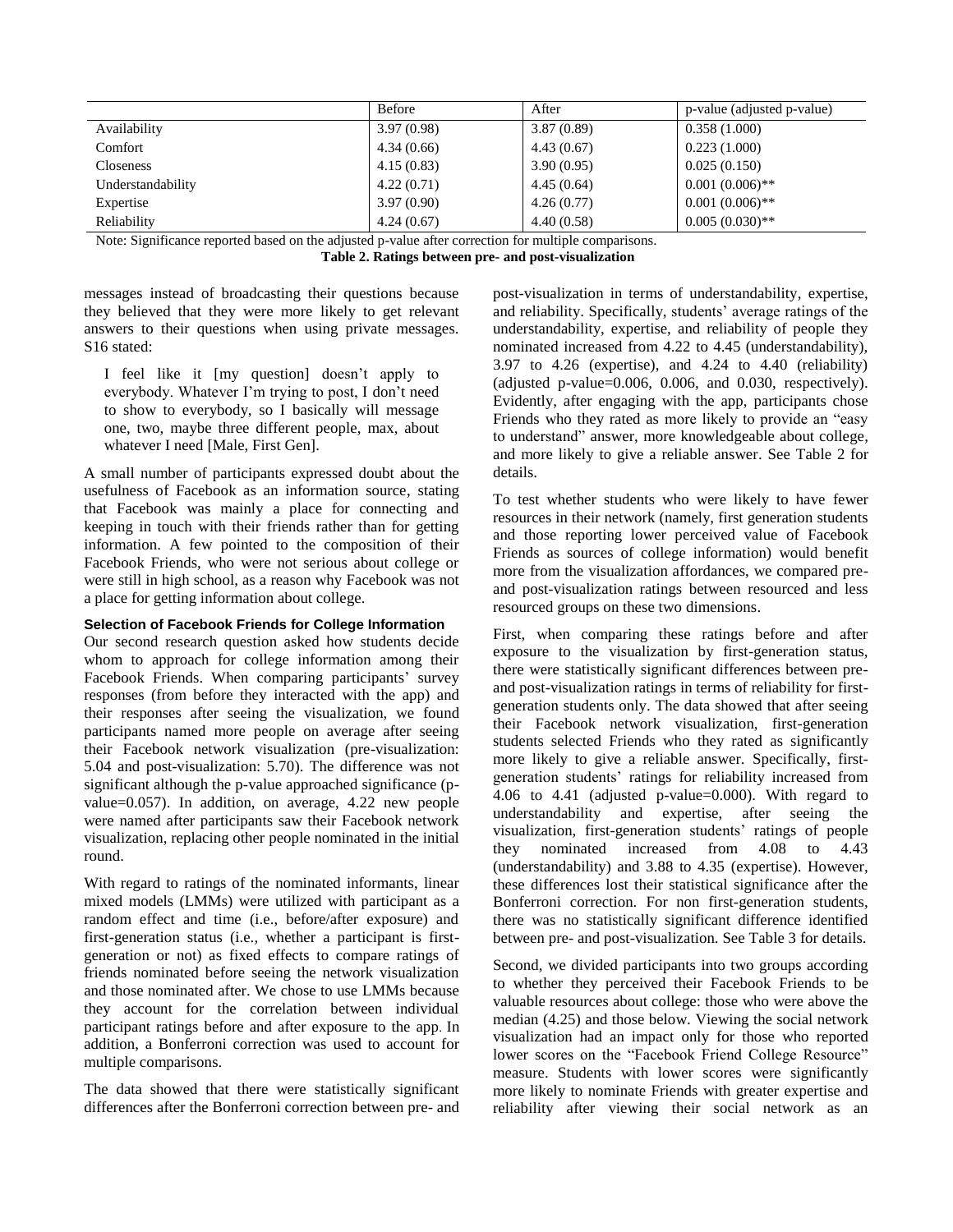|                   | Non first-generation $(n=10)$ |            | First-generation $(n=13)$ |             | p-value            |
|-------------------|-------------------------------|------------|---------------------------|-------------|--------------------|
|                   | <b>Before</b>                 | After      | Before                    | After       | (adjusted p-value) |
| Availability      | 4.14(0.93)                    | 3.85(0.99) | 3.85(1.01)                | 3.88(0.82)  | 0.135(0.810)       |
| Comfort           | 4.50(0.58)                    | 4.55(0.63) | 4.21(0.69)                | 4.35(0.69)  | 0.302(1.000)       |
| <b>Closeness</b>  | 4.24(0.94)                    | 3.98(0.87) | 4.08(0.73)                | 3.84(1.00)  | 0.770(1.000)       |
| Understandability | 4.41(0.61)                    | 4.47(0.63) | 4.08(0.75)                | 4.43(0.64)  | 0.043(0.258)       |
| Expertise         | 4.08(0.85)                    | 4.15(0.78) | 3.88(0.94)                | 4.35(0.76)  | 0.045(0.270)       |
| Reliability       | 4.47(0.54)                    | 4.37(0.56) | 4.06(0.70)                | 4.41 (0.59) | $0.000(0.000)**$   |

Note: Significance reported based on the adjusted p-value after correction for multiple comparisons.

**Table 3. First-generation vs. Non first-generation**

interactive graphic. These students named Friends believed to be more likely to provide an "easy to understand" answer after exposure to the app, although the difference was not statistically significance after the correction for multiple tests. For those who scored in the higher half on this measure, there was no statistically significant difference in ratings between pre- and post-visualization scores. See Table 4 for details.

Fisher's test was used to test for a relationship between first-generation status and the level of Facebook Friend College Resource given our small sample size. The results indicated a statistically significant relationship between first-generation status and the level of Facebook Friend College Resource (p-value=0.005). First-generation participants were more likely to report lower perceptions of Facebook Friends as a source of college information, indicating a perceived lack of resources in their immediate Facebook Friends network. (Participants completed this measure before viewing the application and we did not assess this during the interview.)

#### **Effect of Visualization Affordances on Selection of Facebook Friends for College Information**

Our last research question asked about how the ability to see the network visualization in College Connect influenced students' decisions regarding their selection of good sources of college information among their Facebook Friends. During the interview, participants were asked what new information, if any, they obtained from the network visualization that might have affected which Facebook Friends they nominated as good sources of college information. In response, some participants mentioned the fact that the app surfaced information about whether a specific person had listed a college or university in their profile. Most participants assumed that the content entered

in this field was an indication of what schools their Friends went to or were attending, although they acknowledged that in some cases these fields might represent aspirations or serve as signals of interest, as opposed to colleges they were actually attending at that moment.

When asked about new information they obtained from the visualization, S06, for example, said "'oh, I didn't know you went to college,' or 'I didn't know you had some college information.'" This is consistent with participants' responses when asked why they picked certain people among their Facebook Friends after viewing the visualization: they picked individuals who were currently attending college and thus had relevant experience. While some participants specified that the Friend was attending the specific college that he or she was interested in, most simply mentioned the fact that the Friend was in college as the reason for choosing that person. In a similar vein, when asked about helpful features of the app, participants reported on one affordance in particular: people that had college information were solid dots, whereas those who had no information were empty dots. As S13 explained, "You can have a very specified [*sic*] way of seeing who goes to what college." Similarly, S19 stated that solid dots served as confirmation of his knowledge about specific schools his Friends went to.

One participant (S16) stated that seeing many solid dots in his network was "a little push" for him, explaining, "There's a lot more people in my friend group on Facebook that are associated with different colleges than I had anticipated." He further stated:

I was definitely not debating whether I was going or not. That's definitely a future plan in motion. It was interesting to see that there are so many people that I

|                   | High level of FB Friend college resource<br>$(n=13)$ |            | Low level of FB Friend college resource<br>$(n=10)$ |            | p-value            |
|-------------------|------------------------------------------------------|------------|-----------------------------------------------------|------------|--------------------|
|                   |                                                      |            |                                                     |            | (adjusted p-value) |
|                   | Before                                               | After      | Before                                              | After      |                    |
| Availability      | 4.19(0.84)                                           | 3.96(0.92) | 3.65(1.10)                                          | 3.75(0.84) | 0.113(0.678)       |
| Comfort           | 4.41(0.63)                                           | 4.55(0.64) | 4.22(0.70)                                          | 4.27(0.68) | 0.833(1.000)       |
| <b>Closeness</b>  | 4.24(0.86)                                           | 4.13(0.88) | 4.00(0.76)                                          | 3.58(0.96) | 0.181(1.000)       |
| Understandability | 4.39(0.62)                                           | 4.49(0.67) | 3.96(0.76)                                          | 4.38(0.59) | 0.016(0.096)       |
| Expertise         | 4.17(0.82)                                           | 4.21(0.84) | 3.65(0.95)                                          | 4.33(0.67) | $0.001(0.006)$ **  |
| Reliability       | 4.46(0.58)                                           | 4.45(0.62) | 3.89(0.65)                                          | 4.33(0.51) | $0.000(0.000)$ **  |

Note: Significance reported based on the adjusted p-value after correction for multiple comparisons.

**Table 4. Low Facebook Friend College Resource vs. High Facebook Friend College Resource**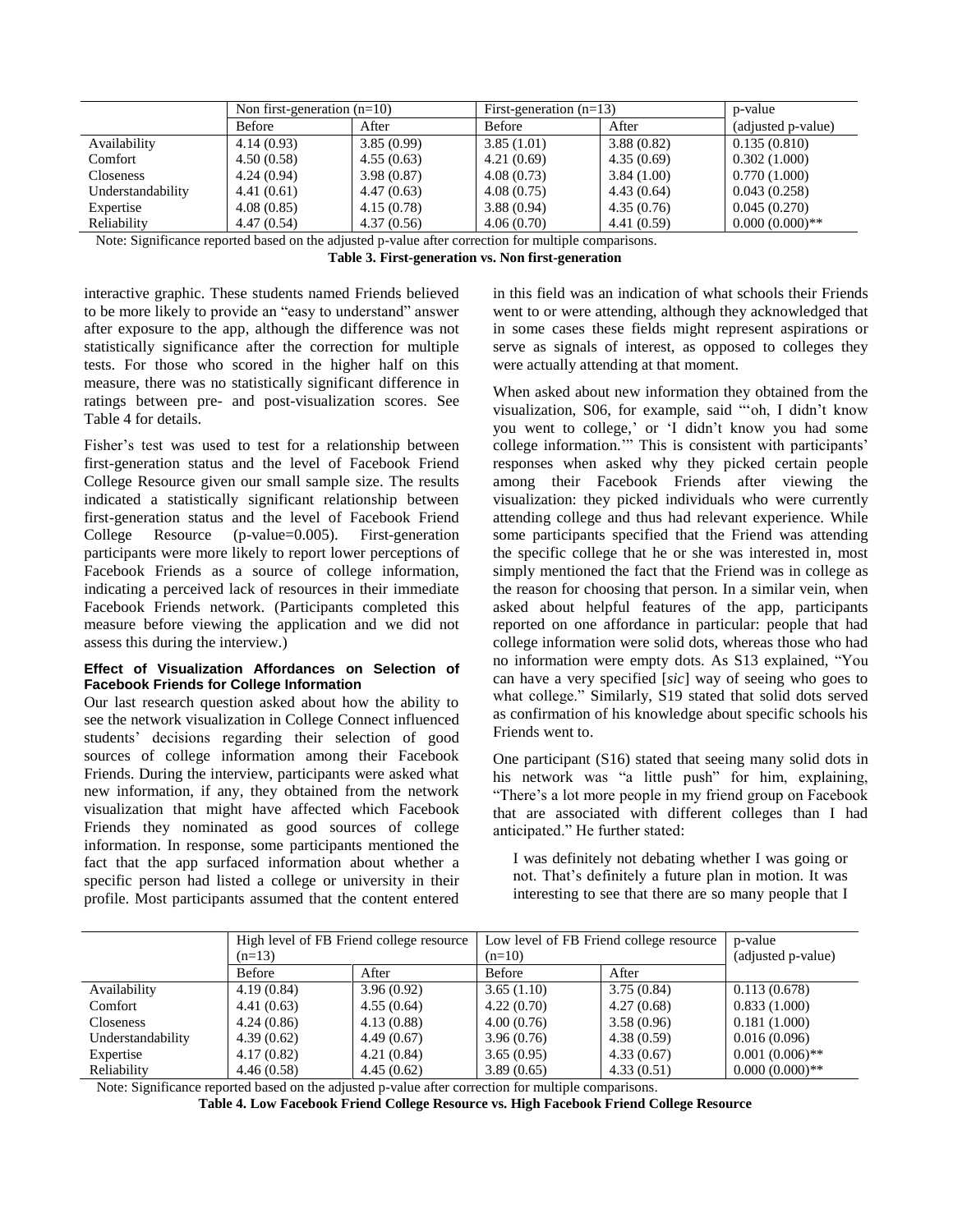know of that are in college, going to college [Male, First Gen].

In relation to this, S10 found it surprising to see Friends who she did not know had an interest in college include college information on their Facebook profile. Participants viewed having information in this field as a sign of these Friends' level of seriousness about college and often chose these "solid dot" Friends as someone they would turn to for college information. She expressed surprise, saying "Some people that do have colored-in dots, I'm just like, "Oh, so you were serious about college?" 'Cause some of them, I didn't expect them to be."

On average, 42 percent (*SD*=0.05) of nodes in the Facebook networks had some college information. The percent ranged from a minimum of 30 percent to a maximum of 52 percent with college information. This suggests that highlighting these people could show substantially more possible information sources than the respondent expected.

Similarly, when asked why they found the app helpful for obtaining college information, participants reported that it helped them locate people who could answer their questions about college. For instance, S17 stated:

I believe it could help me find who to ask to make it easier so you wouldn't have to either embarrass others on them not knowing, or make yourself feel awkward in the situation of going out asking all these different people and everything [Male, First Gen].

S10 stated that "since I know people that actually will be interested in there [the college I am interested in], I can ask them for questions like that, other than asking someone that doesn't really know, or just heard about it [the college I am interested in]."

In some cases, the network visualization, which allowed participants to see the entire web of their Facebook connections, appeared to remind participants of close friends whom they were not cognizant of or had forgotten about. When asked why they selected different people after seeing the visualization compared to the names they listed in the survey, many participants stated that College Connect acted as a reminder. For instance, S11 indicated that he named one of his closest friends as one of his new people post-visualization because "we haven't seen each other for like five months, I think, so I kind of forgot about her a little bit."

Participants reported that the visualization also reminded them of their weak ties, allowing them to recognize people they did not know well or they did not realize were in their Facebook network, perhaps because these weak ties were hidden by the News Feed algorithm. (Recall that participants' average ratings for closeness decreased from 4.15 to 3.90 when comparing pre- and post-visualization in Table 2.) When asked why he selected new people for the

question about college after seeing the network visualization, S24 explained:

I did [nominated] these two because I just know them very well. Those are the people that just, off the top of my head, I could just immediately count on. I added the other four because this gave me a really good visual aspect of … It really, I guess, opened up the options that were available that previously I didn't know about [Male, Non First Gen].

Similarly, S20 said that "I think, without a visual, I was just referring to people in my mind that I know pretty well."

Although our interview questions were designed to capture how the visualization affected participants' choices, if at all, participants' responses to a question about the helpfulness of College Connect compared to Facebook more generally revealed the additional potential of the application for increasing the utility of Facebook. When asked how helpful they found College Connect compared to Facebook, some participants mentioned the fact that the application provided focused and specific information to users. For instance, S05 found College Connect more helpful than Facebook because "when you're on Facebook … you don't think about college. This is a certain app for college and it's connected to your Facebook friends." S18 also indicated that "Facebook is really broad. This kind of like makes it more specific and just gives you a lot more information than just going on the Facebook bar and looking up a certain thing." Similarly, S24 described that "it's sort of display information [*sic*] that I really care about, whereas normally, for the most part, Facebook has stuff where it's more just like everyday bantering."

One participant (S19) suggested College Connect might help people get more value from Facebook. He felt a shift in norms around appropriate activities on the site could add value by increasing Facebook's utility for information seeking. He told us:

I see some kids here that have silly things. Like … on my Facebook wall, [I put] I'm the manager at Stride gum, which makes absolutely no sense. I feel like I would want to be able to explain myself a little better and put real schools and things. Because the kids I'm friends with, we kind of see Facebook as this timeconsuming area on the web that really, it's kind of a silly type of thing. This [College Connect] makes it really useful. I feel like if people actually took it this seriously, then it would actually be a really great source of information and just of anything. Which would be really cool and really good [Male, Non First Gen].

# **DISCUSSION**

Our findings show that the visualization affordances offered by College Connect have the potential to support information seeking around college questions, especially for those participants with fewer likely resources among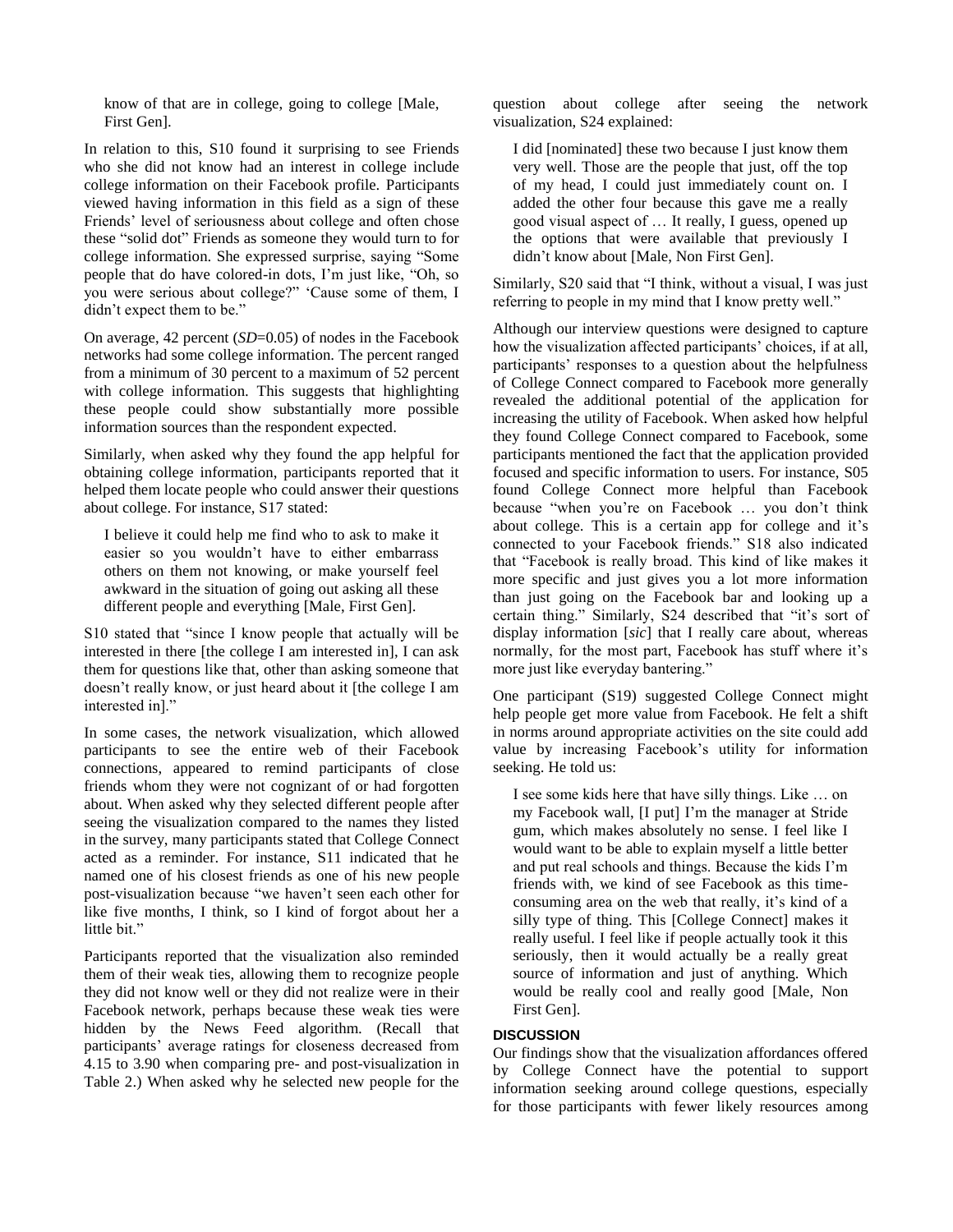their Friends on Facebook. Students selected Friends who were more likely to provide easy-to-understand answers, more knowledgeable, and more likely to give reliable answers after viewing the network visualization. Importantly, this difference was significant only for those who lacked access to college information resources (i.e., first-generation students and those who reported they were less able to obtain college information from their Facebook Friends). Indeed, the visualization helped participants list Friends who were more appropriate for answering collegerelated questions.

# *Surfacing Important Information*

One of the important affordances offered by College Connect was to highlight the visibility of relevant information by displaying Friends who listed a college or university in their profiles as a solid dot. By surfacing this information and presenting it in aggregate, the app seemed to help participants scan and direct attention to information in the network that was relevant to their needs. After seeing the network visualization, participants picked Friends they rated higher in terms of understandability and reliability. Of course, the app only presented information that was already available through the general Facebook platform, although it would require clicking on individual profiles to view college information and examining lists of mutual Friends to determine clusters. In short, without the app, we believe relevant information is likely to be buried in the network and not recognized by participants, given the typically large number of Facebook Friends people have on average. According to a Pew Research report, the median number of Facebook Friends among its users was 150 [11]. In this study, the median number of Facebook Friends reported by participants was 454, and the median number of Facebook Friends obtained from their downloaded network data was 456. Future research could consider other ways in which salient information contained within Facebook might be surfaced for individuals facing important information challenges.

# *Serving as a Reminder*

The network visualization also appears to play a reminder role by aggregating all of our participants' Facebook Friends in a playful and engaging visual format, thus surfacing information sources that they otherwise might have overlooked. Our finding that the visualization reminded participants of their weak ties suggests that making weak ties more accessible could be one way to help people take better advantage of the weak ties in their network. Participants reported that the visualization helped them recognize people they did not know well or had forgotten about. As one participant (S20) explained, "I think, without a visual, I was just referring to people in my mind that I know pretty well," attesting to this surfacing dynamic.

The visualization reminded participants of not only weak ties but also strong ties they forgot. Accordingly, we found that participants nominated a greater number of people in the post condition compared to before they saw the visualization, suggesting that the app surfaced the existence of some Friends who might otherwise be "out of sight, out of mind." The difference in the number of nominated Friends was not significant at the .05 level (p-value=0.057), but given our small sample size (23 participants in the quantitative analysis), we expect this difference would be significant with a larger sample.

# *Potential of Social Media Interventions*

Perhaps our most promising finding involves those who are more likely to lack college knowledge resources in their immediate networks and the fact that these individuals were more likely to benefit from use of the app. We found that only first-generation students were influenced by the visualization when selecting people to turn to for college information, while non first-generation students were not. First-generation students tend to be at a disadvantage when it comes to college information seeking because they are less likely to get information about college from parents, who, for non first-generation students, may be one of the main sources of college information [17]. Similarly, looking at pre- and post-visualization scores, only participants who reported lower perceptions of having Facebook Friends as a source of college information demonstrated significant differences in ratings of expertise and reliability.

Researchers have found that whether people use social media to seek information or not is influenced by individual characteristics [e.g., 29]. For instance, those who perceive that it is appropriate to ask questions on Facebook are more likely to seek information using Facebook [29]. Three participants indicated that seeing college information in their Friends' profiles may have changed their perception that Facebook is a frivolous place where people put "silly things." While seeing college information on their Friends' profiles came as a surprise to them, in particular, the change in perception appeared to be more likely to happen because participants recognized peers' interests or aspirations they had not been aware of. Our findings suggest that designers may try emphasizing certain profile fields in order to shift norms around information seeking on the site. For example, seeing Friends' college profile data might serve to signal that these Friends are serious about their educational pursuits, thus encouraging them to take advantage of social media as one means to access human information sources in their network when seeking information they need. Jobseeking is another example of a complex information task that requires a lot of resources and support. For instance, highlighting previous work experience among adults might help the unemployed feel more comfortable reaching out for networking or with job-related questions.

Our findings are positive regarding the potential of social media interventions for remediating unequal access to postsecondary education. Social media apps that can provide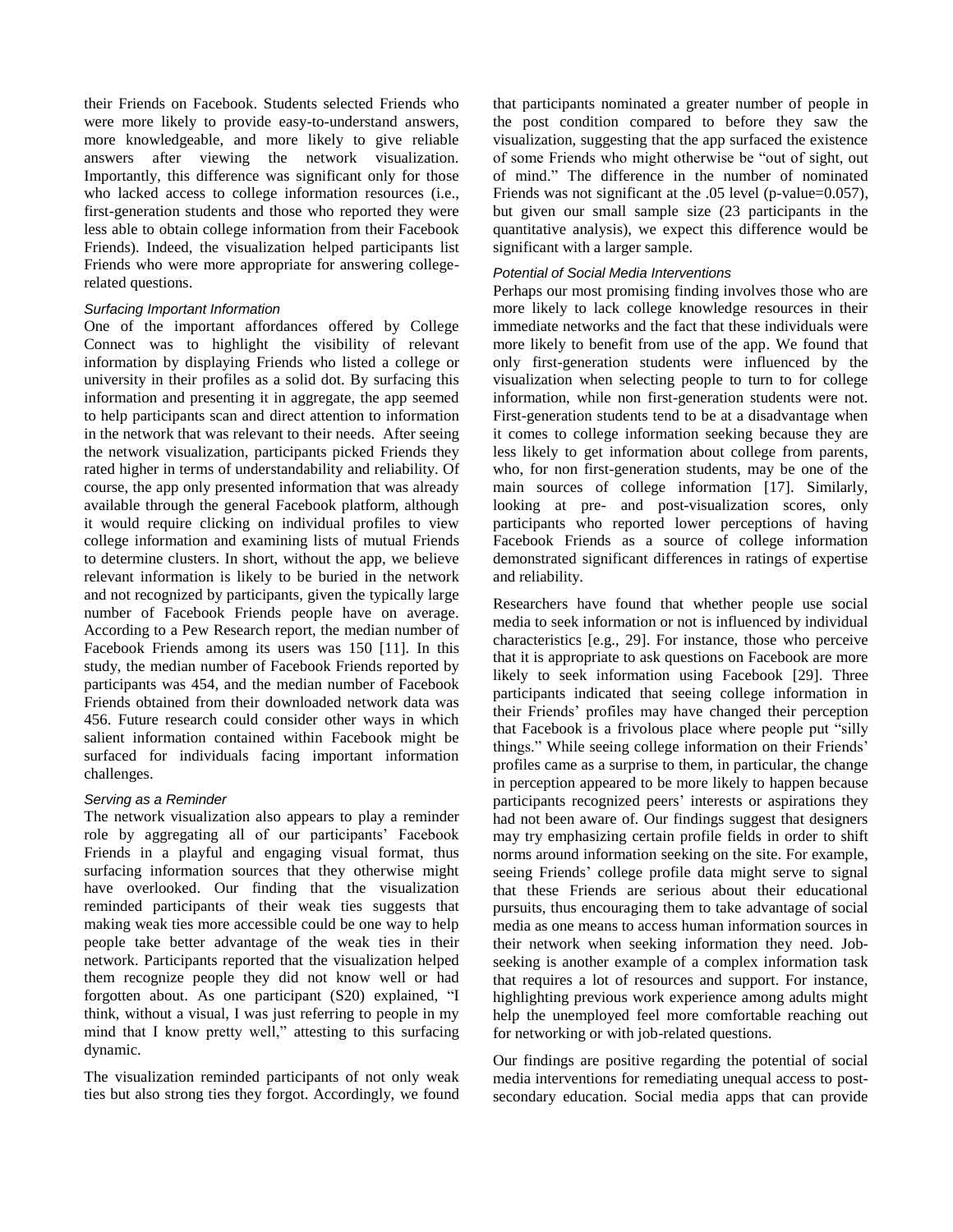similar affordances may serve as a useful tool for less resourced individuals such as first-generation students by allowing them to access resources hidden in their network. In addition, these interventions may also shift norms – in this case around perceptions of social media as inappropriate for getting information – thus, promoting the use of social media for college information seeking. This ultimately may lead to more access to resources embedded in people's network, but otherwise not visible.

College Connect has been discontinued due to new changes in the Facebook platform. As of April 30, 2015, Facebook has restricted access to one's Friend list with the introduction of Graph 2.0, which means the app can no longer access the Friend data needed to create network visualizations. Designers will have to be creative in finding other ways to uncover and highlight weak ties. We believe that more work is needed to further explore the role of social media in helping people access hidden resources in their network in the process of seeking help and information.

# **Limitations**

Our sample was small – only 24 participants. Given that some p-values approached significance (e.g., difference in the number of people nominated between pre- and postvisualization), these differences may have reached significance with a larger sample size. When collecting data, artificiality was introduced by having participants use the app during a face-to-face interview. As participants were given a limited amount of time and had to use a laptop instead of a larger monitor, their experience with the app could have been affected by these constraints. The timing of data collection also could have influenced responses we obtained. Both the survey and interview were conducted during the period in which students were sending out their applications (i.e., November and December, 2014). Considering the college application timeline, this means that most participants had already made decisions about where to apply and were mostly likely interested in information about a specific college rather than conducing broader searches. If data collection took place earlier in the process, the college information seeking practices reported by our participants might have been different. Finally, due to time constraints, we used one-item measures to assess the characteristics of human information sources; future work should use multi-item scales.

# **CONCLUSION**

The search and broadcasting affordances offered by SNSs mean that these platforms may serve as useful venues for information seeking. One of the benefits of using SNSs for information seeking is that weak ties that would otherwise have degraded may be more accessible. Although research on youth's social media use has been increasing, still little is known about the role of social media in adolescents' information seeking practices.

This study examined how social media influence adolescents' information practices with respect to the selection of human information sources in the context of college information seeking. This form of information seeking is a complex task, requiring help from families, peers, and institutional resources. Considering that firstgeneration students tend to lack informational resources in their family, they may most benefit from social media when looking for college information. Our findings show that first-generation students indeed were more likely to benefit from social media compared to non first-generation students in that after seeing the visualization, firstgeneration students selected Friends who were more appropriate for providing information about college.

This work contributes to our knowledge about the role of social media in the process of information seeking, and provides some insights into the relationship between affordances of social media and people's information practices in relation to topic-specific informational tasks.

# **ACKNOWLEDGMENTS**

We would like to thank the school administrators, teachers, and students as well as the College Possible program for their help with data collection. We also would like to thank Steve McKellar and Josh Melville for their programming work on College Connect. This research was conducted with support from the Bill & Melinda Gates Foundation and the King Center Charter School.

# **REFERENCES**

- 1. Mark Ackerman, Lada Adamic, Nicole Ellison, Darren Gergle, Brent Hecht, Cliff Lampe, Meredith Ringel Morris, and Jaime Teevan. 2013. Social media question asking workshop. In *Proceedings of the 2013 Conference on Computer supported cooperative work companion* (CSCW '13), 297-298. http://doi.acm.org/10.1145/2441955.2442027
- 2. Naresh Kumar Agarwal, Yunjie (Calvin) Xu, and Danny C.C. Poo. 2011. A context-based investigation into source use by information seekers. *Journal of the American Society for Information Science and Technology* 62, 6: 1087-1104.
- 3. Denise E. Agosto and Sandra Hughes-Hassell. 2006. Toward a model of the everyday life information needs of urban teenagers, Part 2: Empirical model. *Journal of the American Society for Information Science and Technology* 57, 11: 1418-1426.
- 4. Heidi G. Allen, Tasha R. Stanton, Flavia Di Pietro, and G. Lorimer Moseley. 2013. Social media release increases dissemination of original articles in the clinical pain sciences. *PLoS ONE* 8, 7.
- 5. Vincent D Blondel, Jean-Loup Guillaume, Renaud Lambiotte, and Etienne Lefebvre. 2008. Fast unfolding of communities in large networks. *Journal of Statistical Mechanics: Theory and Experiment* 10: P10008.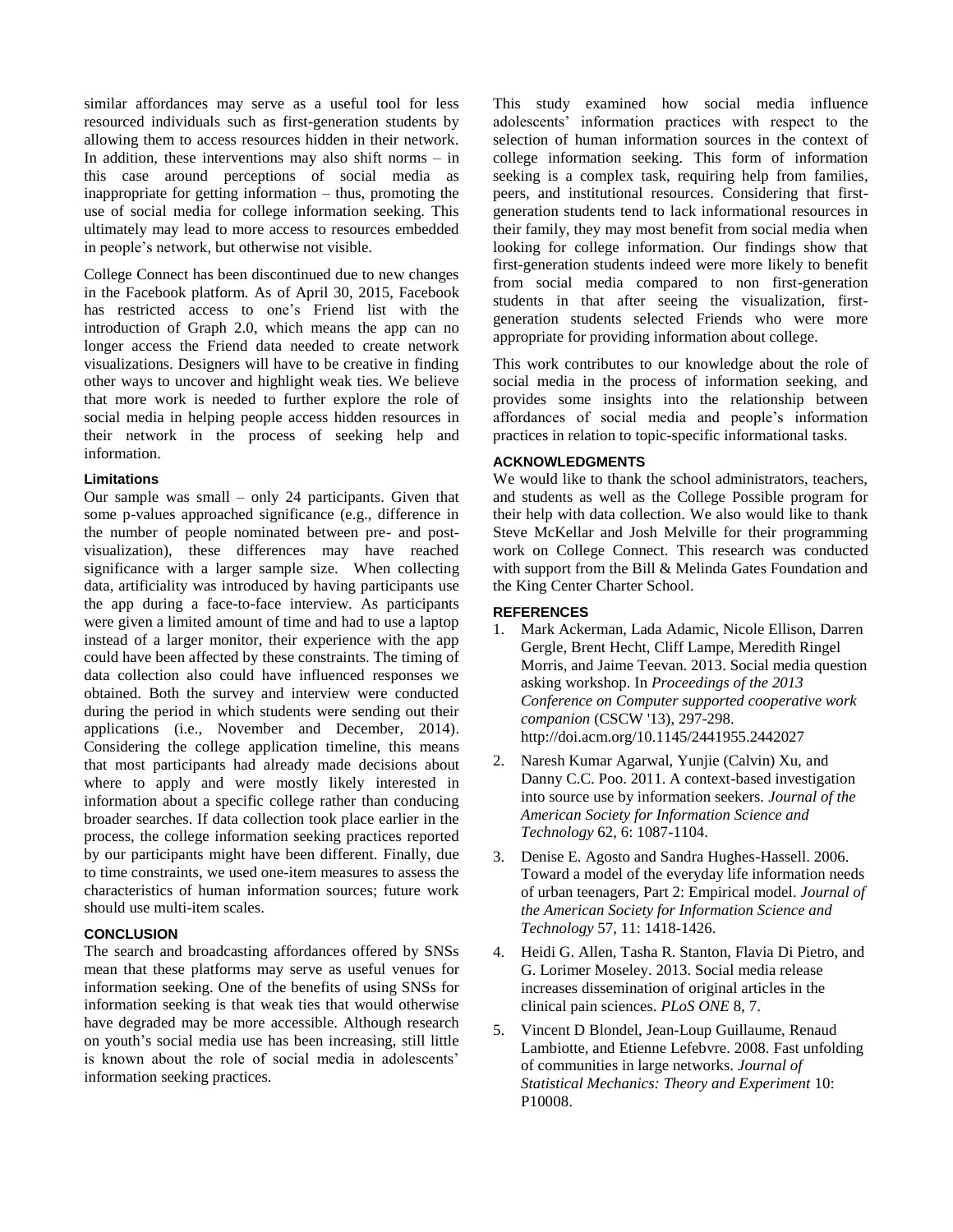- 6. Leanne Bowler, Jung Sun Oh, Daqing He, Eleanor Mattern, and Wei Jeng. 2012. Eating disorder questions in Yahoo! Answers: Information, conversation, or reflection? In *Proceedings of the American Society for Information Science and Technology*, 1-11.
- 7. Erin L. Brady, Yu Zhong, Meredith Ringel Morris, and Jeffrey P. Bigham. 2013. Investigating the appropriateness of social network question asking as a resource for blind users. In *Proceedings of the 2013 Conference on Computer supported cooperative work* (CSCW '13), 1225-1236. http://doi.acm.org/10.1145/2441776.2441915
- 8. Julia Bryan, Cheryl Holcomb-McCoy, Cheryl Moore-Thomas, and Norma L Day-Vines. 2009. Who sees the school counselor for college information? A national study. *Professional School Counseling* 12, 4: 280-291.
- 9. Alberto F. Cabrera and Steven M. La Nasa. 2001. On the path to college: Three critical tasks facing America's disadvantaged. *Research in Higher Education* 42, 2: 119-149.
- 10. David C. DeAndrea, Nicole B. Ellison, Robert LaRose, Charles Steinfield, and Andrew Fiore. 2012. Serious social media: On the use of social media for improving students' adjustment to college. *The Internet and Higher Education* 15, 1: 15-23.
- 11. Maeve Duggan, Nicole B. Ellison, Cliff Lampe, Amanda Lenhart, and Mary Madden. 2015. Social Media Update 2014. Pew Research Center.
- 12. Nicole Ellison and danah boyd. 2013. Sociality through social network sites. In *The Oxford Handbook of Internet Studies*, William H. Dutton (eds.). Oxford University Press, Oxford, 151-172.
- 13. Nicole B. Ellison, Rebecca Gray, Cliff Lampe, and Andrew T. Fiore. 2014. Social capital and resource requests on Facebook. *New Media & Society* 16, 7: 1104-1121.
- 14. Nicole B. Ellison, Charles Steinfield, and Cliff Lampe. 2011. Connection strategies: Social capital implications of Facebook-enabled communication practices. *New Media & Society* 13: 873-892.
- 15. Nicole B. Ellison and Jessica Vitak. 2015. Social network site affordances and their relationship to social capital processes. In *The Handbook of the Psychology of Communication Technology*, S. Shyam Sundar (eds.). Wiley-Blackwell, Hoboken, NJ, 205-227.
- 16. Nicole B. Ellison, Jessica Vitak, Rebecca Gray, and Cliff Lampe. 2014. Cultivating social resources on social network sites: Facebook relationship maintenance behaviors and their role in social capital processes. *Journal of Computer-Mediated Communication* 19, 4: 855-870.
- 17. Nicole B. Ellison, D. Yvette Wohn, and Michael G. Brown. 2014. Social media and college access.

*interactions* 21, 4: 62-65. http://doi.acm.org/10.1145/2630008

- 18. Brynn M. Evans and Ed H. Chi. 2010. An elaborated model of social search. *Information Processing & Management* 46, 6: 656-678.
- 19. Raya Fidel and Maurice Green. 2004. The many faces of accessibility: Engineers' perception of information sources. *Information Processing & Management* 40, 3: 563-581.
- 20. Andrea Forte, Michael Dickard, Rachel Magee, and Denise E. Agosto. 2014. What do teens ask their online social networks?: social search practices among high school students. In *Proceedings of the 17th ACM conference on Computer supported cooperative work & social computing* (CSCW '14), 28-37. http://doi.acm.org/10.1145/2531602.2531723
- 21. Thomas M. Fruchterman and Edward M. Reingold. 1991. Graph drawing by force-directed placement. *Software-Practice and Experience* 21, 11: 1129-1164.
- 22. Mark S. Granovetter. 1973. The strength of weak ties. *American journal of sociology*, 1360-1380.
- 23. Rebecca Gray, Nicole B. Ellison, Jessica Vitak, and Cliff Lampe. 2013. Who wants to know?: questionasking and answering practices among Facebook users. In *Proceedings of the 2013 conference on Computer supported cooperative work* (CSCW '13), 1213-1224. http://doi.acm.org/10.1145/2441776.2441913
- 24. Rebecca Gray, Jessica Vitak, Emily W. Easton, and Nicole B. Ellison. 2013. Examining social adjustment to college in the age of social media: Factors influencing successful transitions and persistence. *Computers & Education* 67: 193-207.
- 25. Morten Hertzum. 2014. Expertise seeking: A review. *Information Processing & Management* 50, 5: 775- 795.
- 26. Steven J. Ingels, Michael Planty, Robert Bozick, and Jeffrey A. Owings. 2005. A profile of the American high school senior in 2004: A first look. Initial results from the first follow-up of the Education Longitudinal Study of 2002 (ELS: 2002). NCES 2006-348. *National Center for Education Statistics*.
- 27. Heidi Julien. 2004. Adolescent decision-making for careers: An exploration of information behavior. In *Youth Information Seeking Behavior: Theories, Models, and Issues*, Mary K. Chelton and Colleen Cool (eds.). Scarecrow Press, 321-352.
- 28. Cliff Lampe, Rebecca Gray, Andrew T. Fiore, and Nicole Ellison. 2014. Help is on the way: patterns of responses to resource requests on Facebook. In *Proceedings of the 17th ACM conference on Computer supported cooperative work & social computing* (CSCW '14), 3-15. http://doi.acm.org/10.1145/2531602.2531720